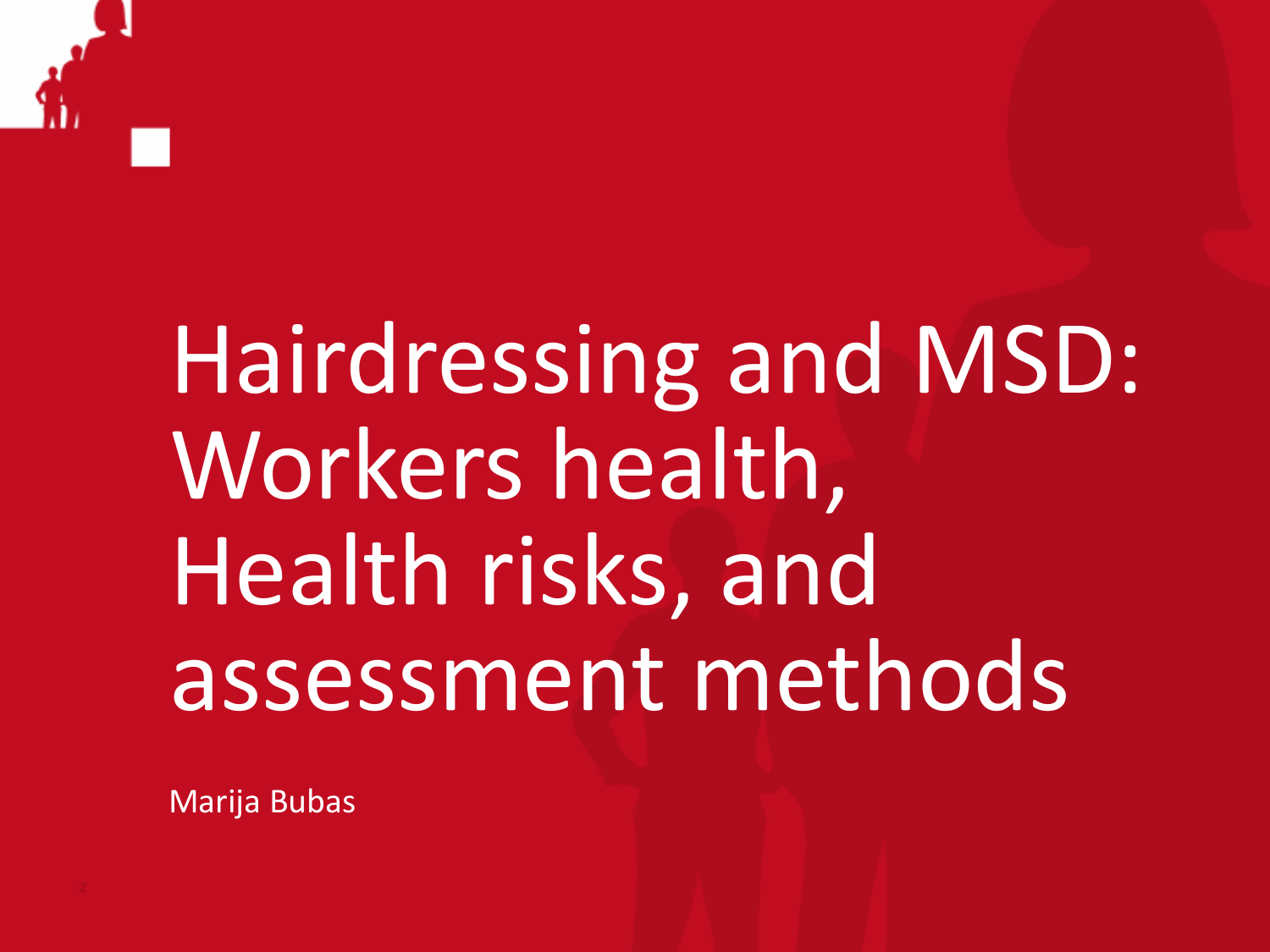#### **European Working Conditions Survey summary**

- back pain: 24.7% of workers
- muscle pain: 22.8% of workers
- work in the body's tiring position: 45.5% of workers
- **handling heavy loads: 35% of workers**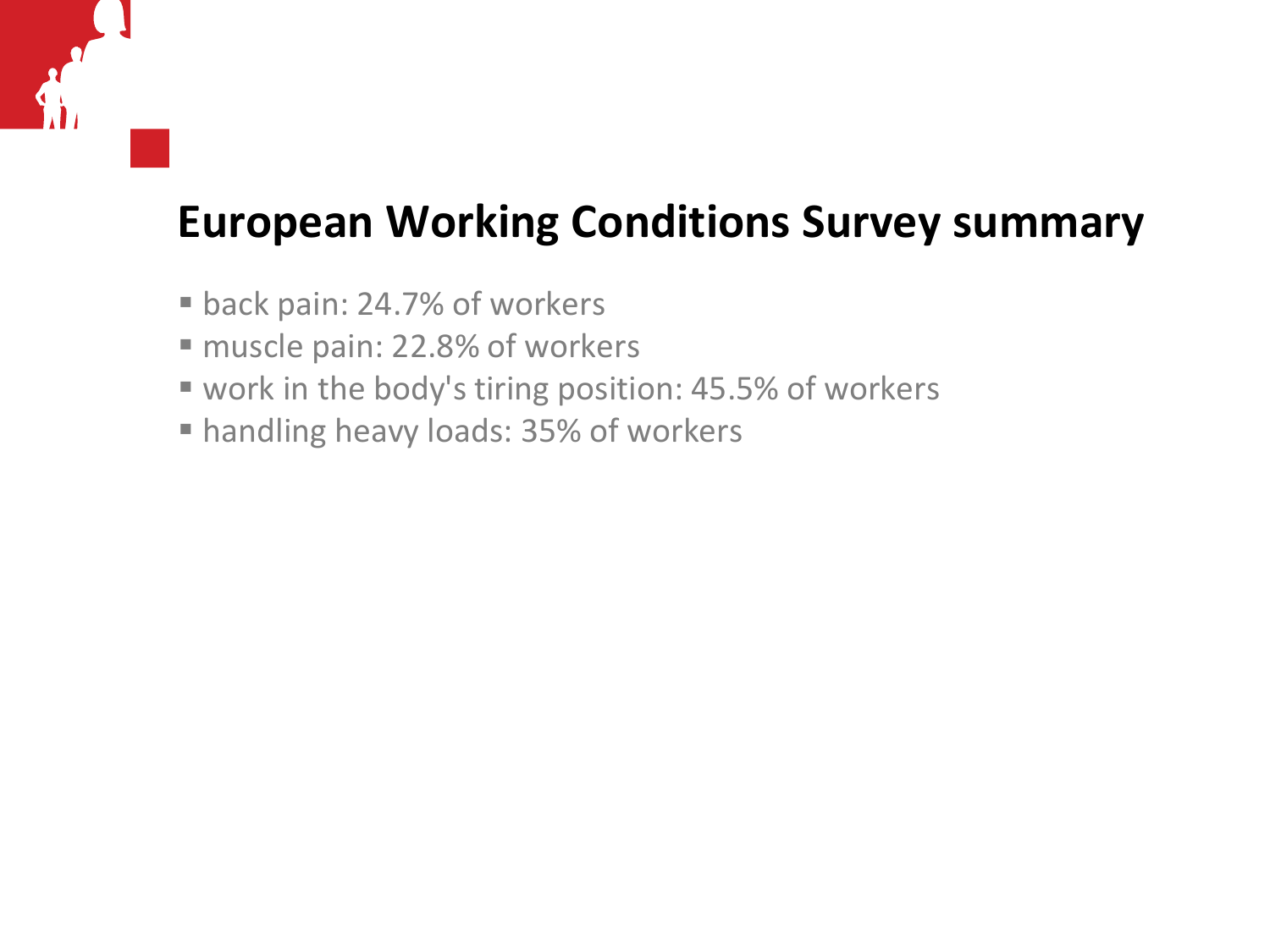### **Why is this important?**

#### **6th European Working Conditions Survey results**

Work related MSD represent more than 50% of all occupational diseases in Europe The most common are: tenosynovitis of the wrist epicondilitis of the elbow carpal tunnel syndrome

Approximately 60% of the work-related diseases are musculoskeletal disorders, thus prevention at workplace is extremely important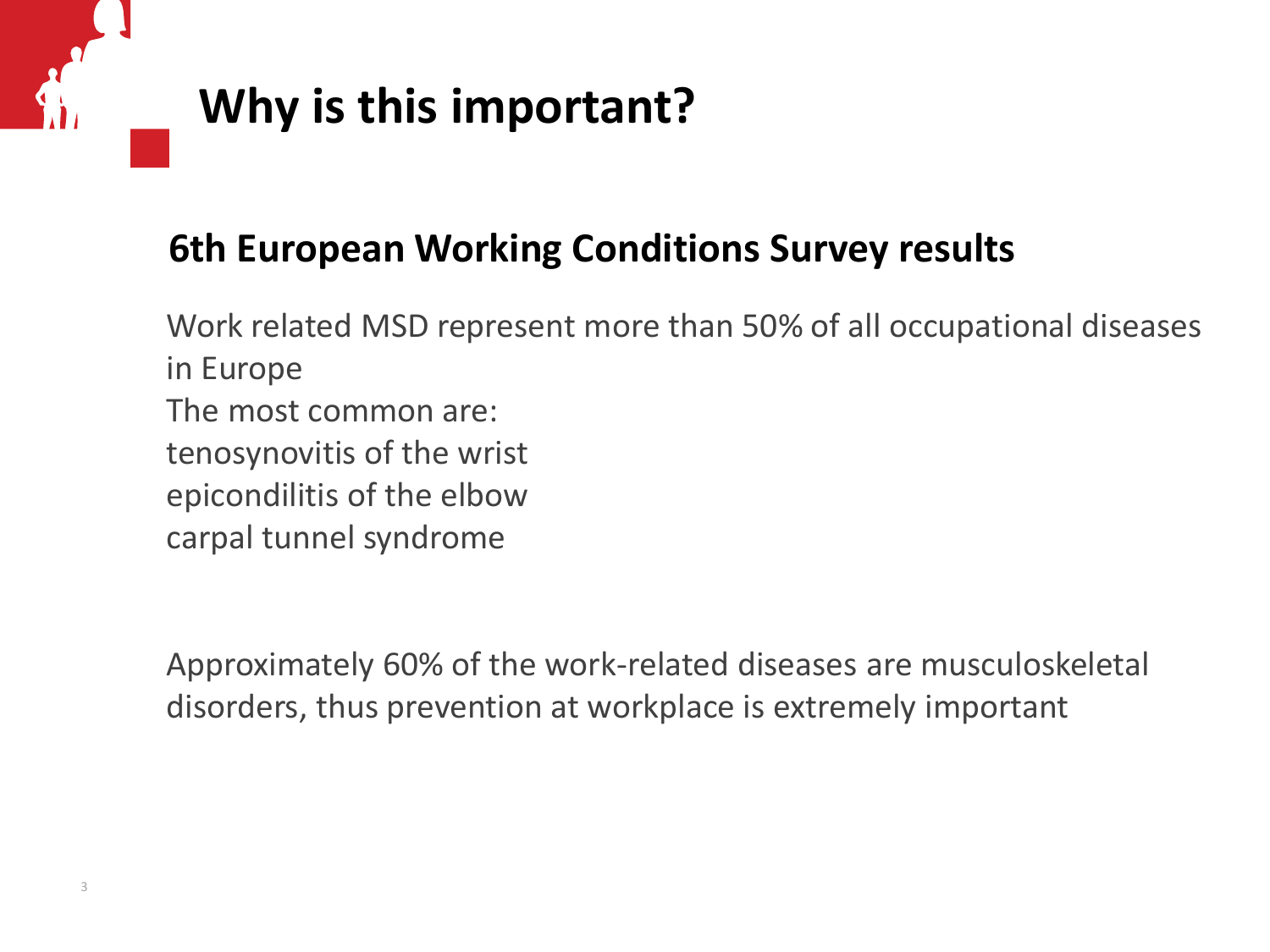# **Repetitive hand or arm movements EU**



**European Working Conditions Survey 2015**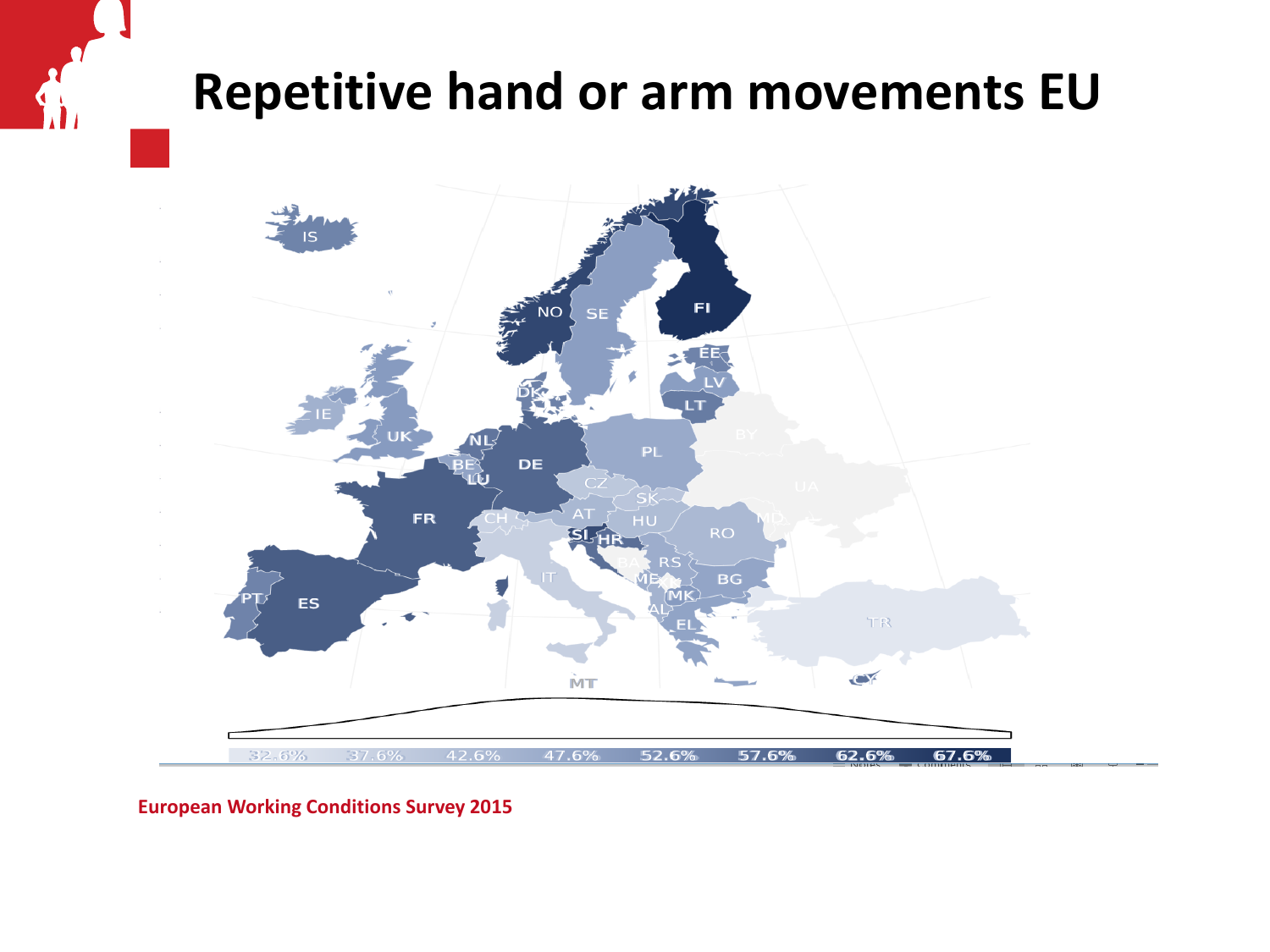### **Activities and postures posing risks of work-related musculoskeletal disorders**

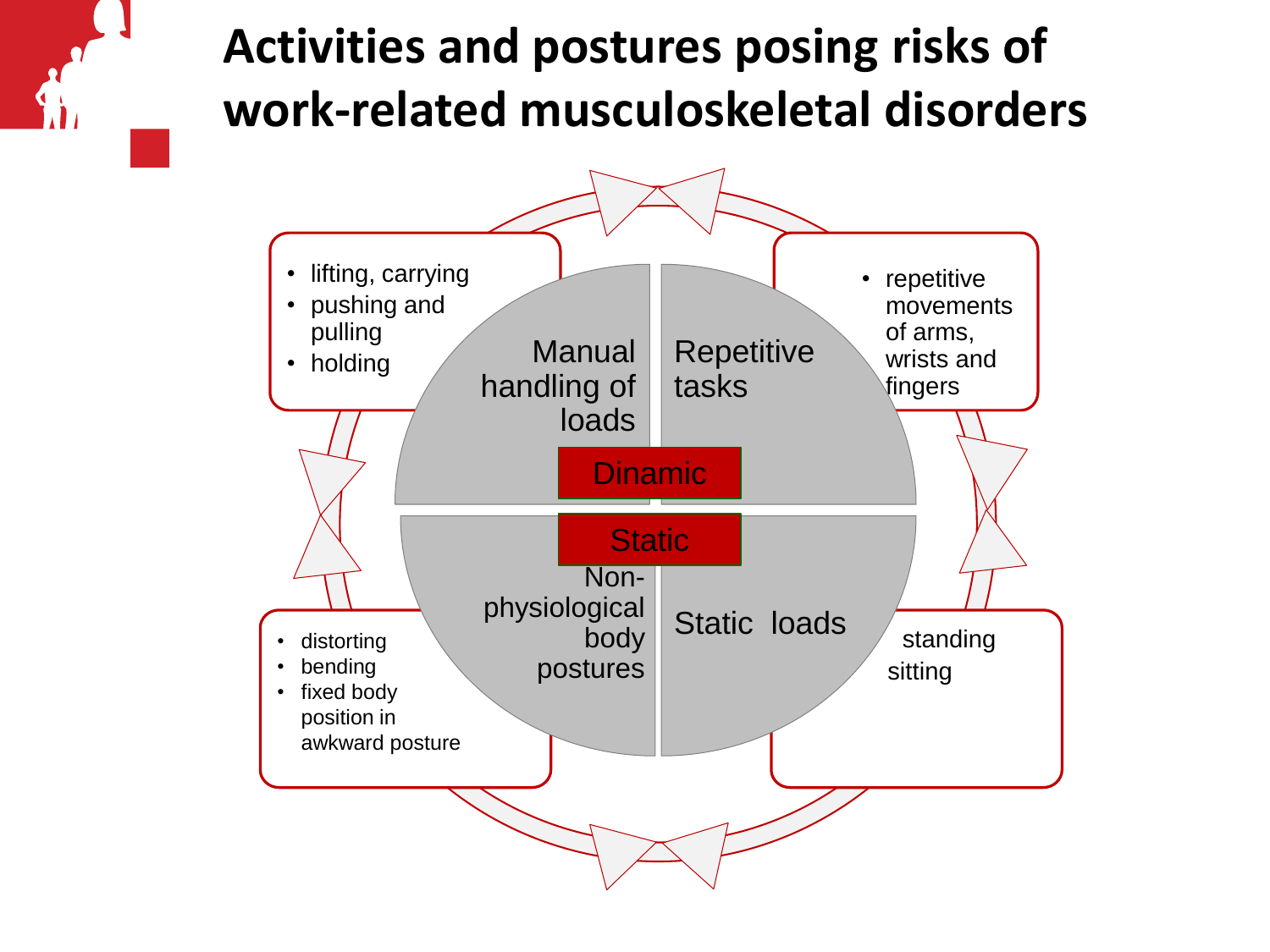# **Ergonomics**

scientific discipline concerned with the understanding of interactions among humans and other elements of a system, and the profession that applies theory, principles, data and methods to design in order to optimize human well-being and overall system performance. (International Ergonomics Association, 2000)

ISO 26800:2011 - Ergonomics -- General approach, principles and concepts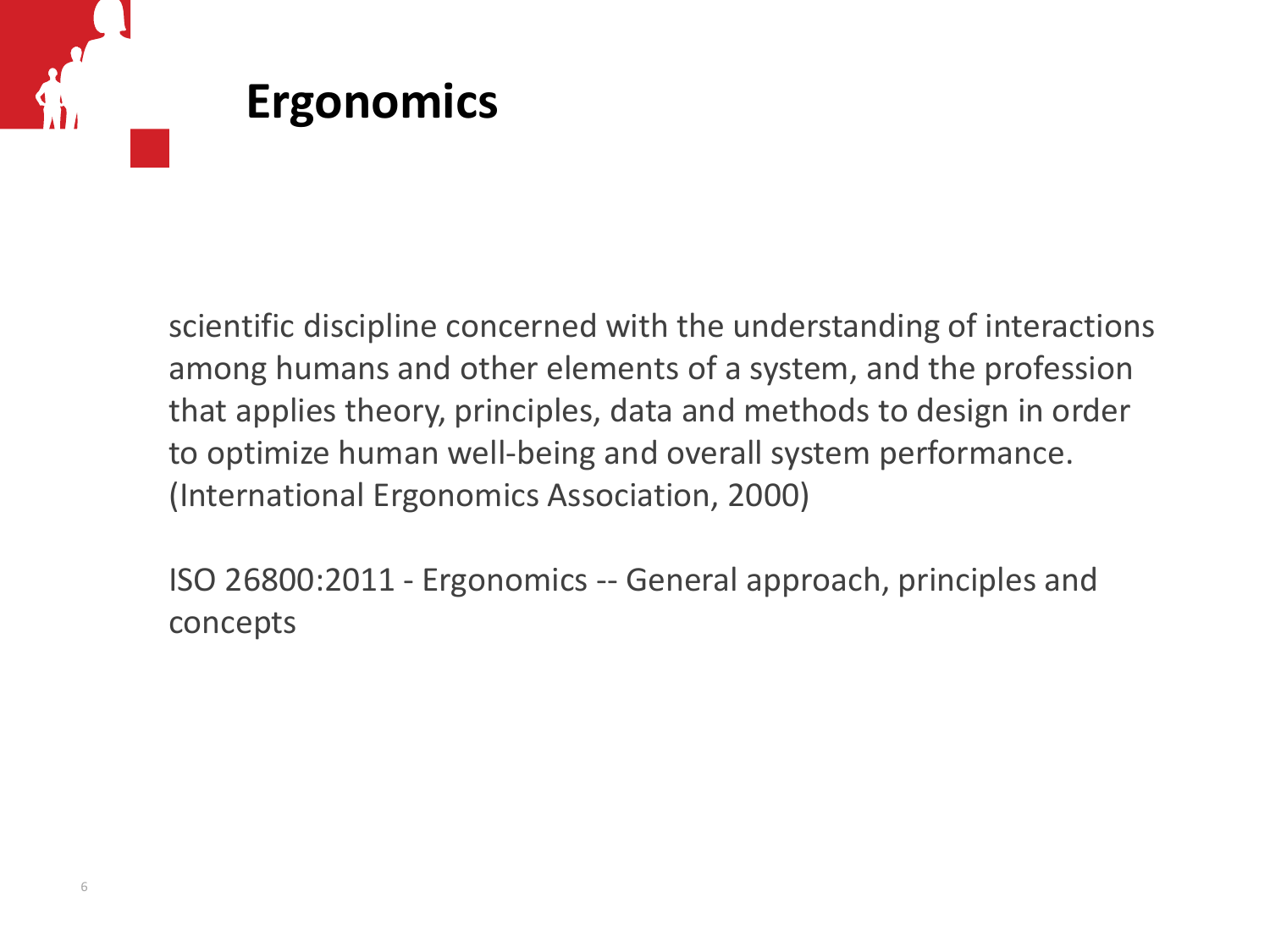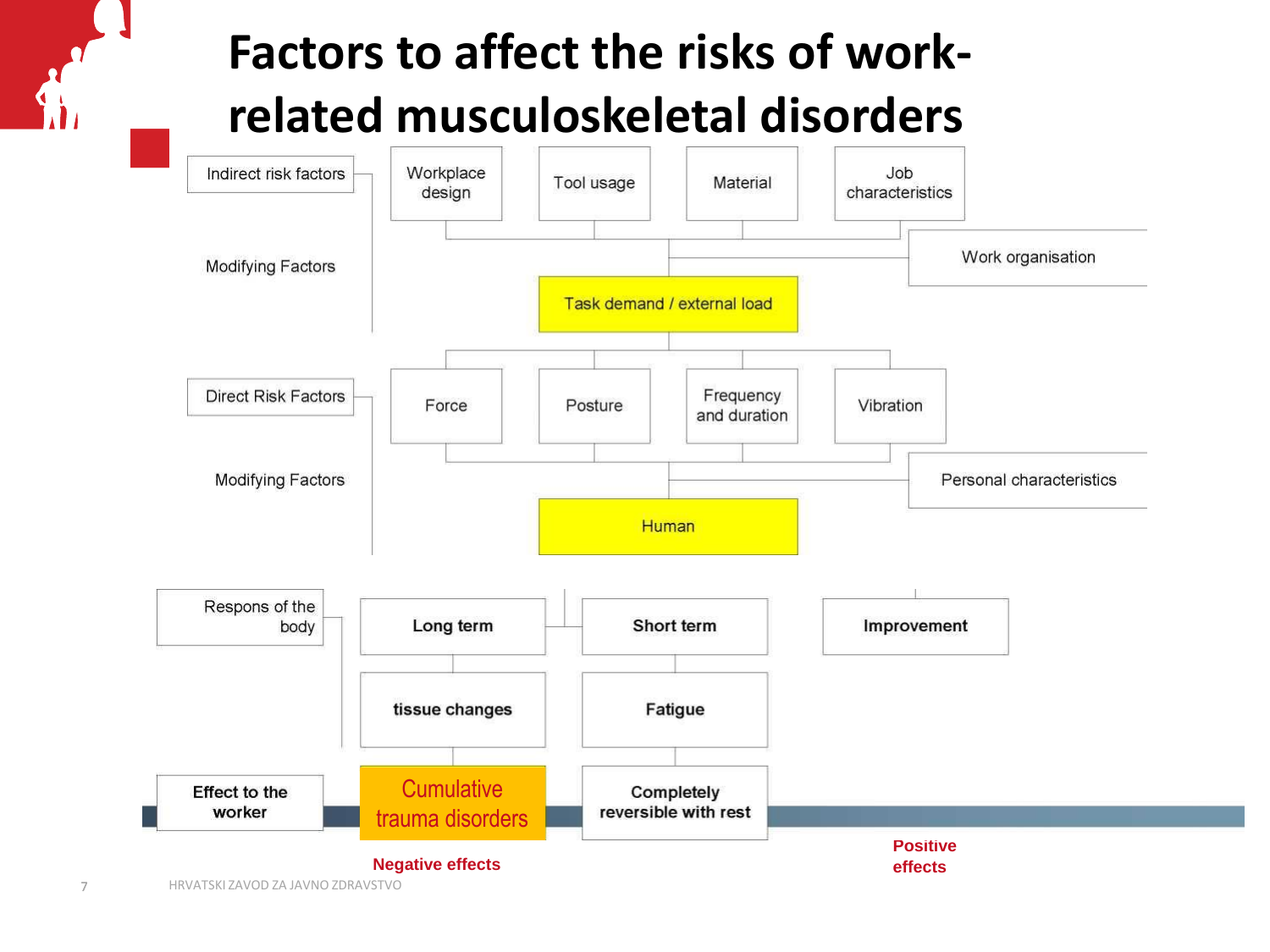# **Effects of disproportions**

disproportion between wear (work) and recovery leads to:

- 1. weaknes
- 2. numbness
- 3. pain
- 4. loss of function

They cause on average:

7 million lost working days EUR 710 million EUR of overall costs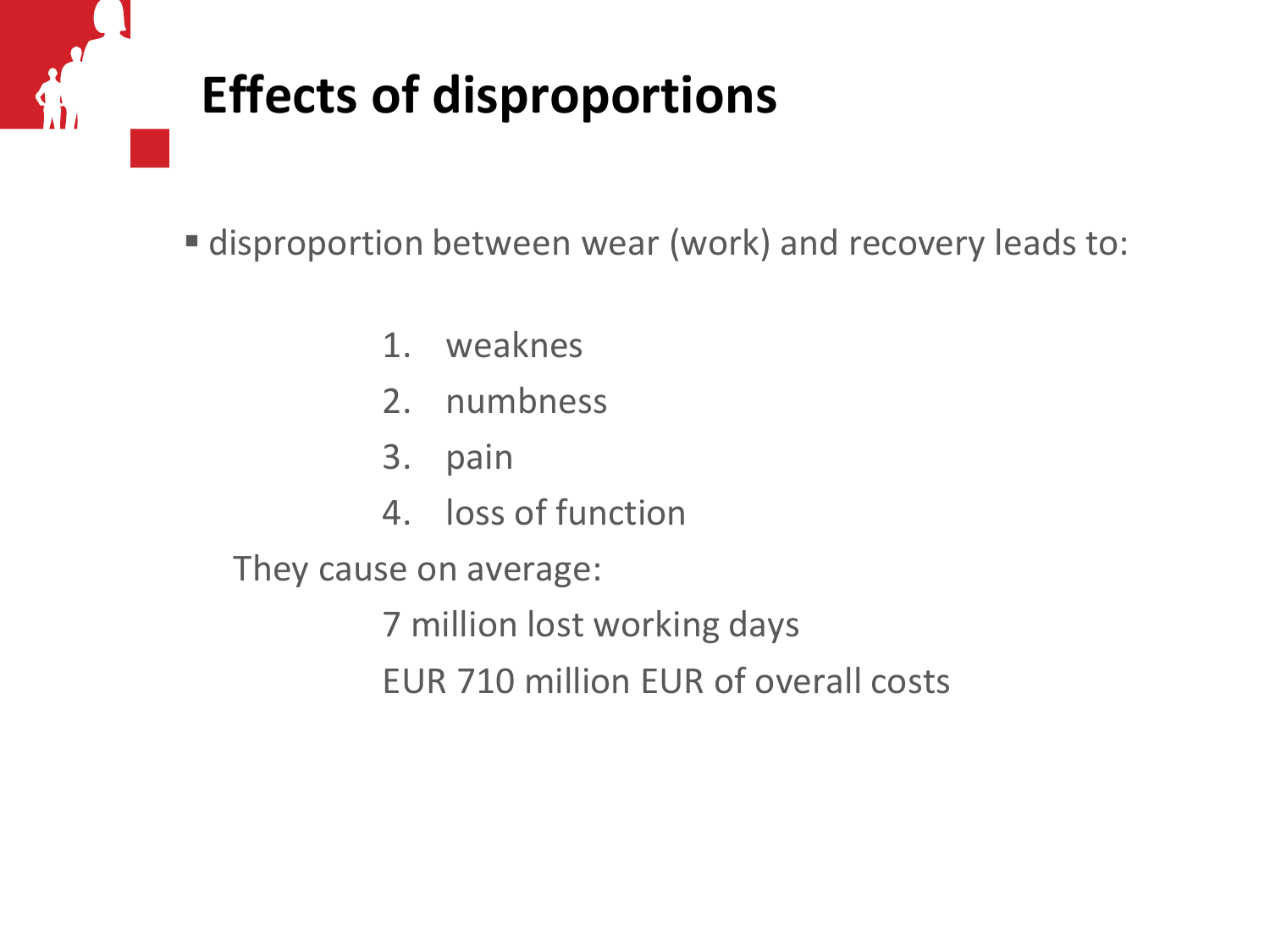# **Multiplaying disporoportion, outcomes**



Klussmann A, Liebers F, Brandstädt F, Schust M, Serafin P, Schäfer A, Gebhardt H, Hartmann B, Steinberg U. Validation of newly developed and redesigned key indicator methods for assessment of different working conditions with physical workloads based on mixed-methods design: a study protocol BMJ Open. 2017; 7(8): e015412.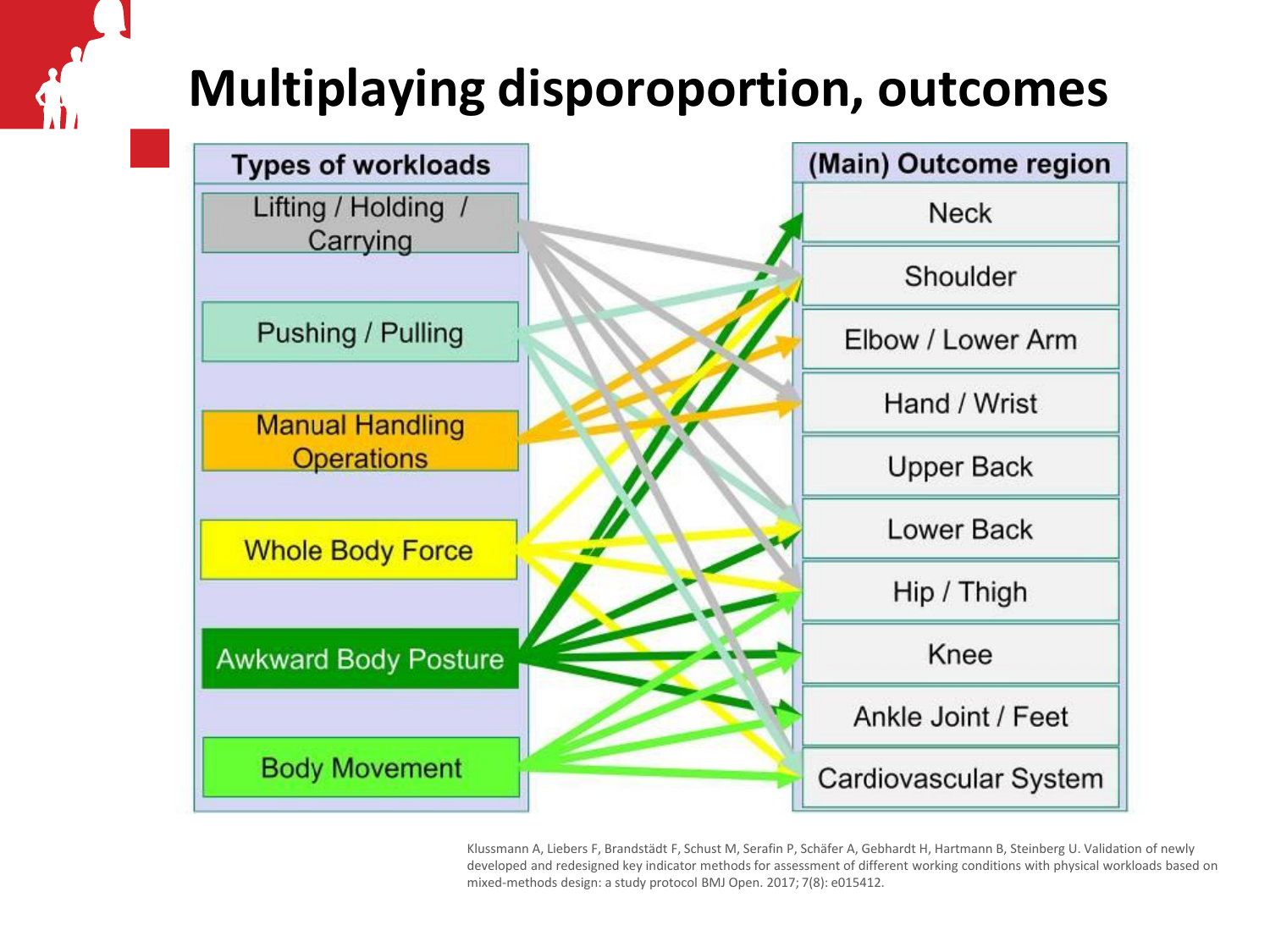

#### **Parts of body at risk**

Cervical/cervicocephal syndrome Cervicobrachial syndrome

Rotator cuff syndrome, adhesive capsulitis of shoulder Medial and lateral epicondylitis Flexor/extensor peritendinitis/tendosynovitis of forearm/wrist region Carpal tunnel syndrome

**Neck** Osteoarthritis of the joints of the distal upper extremities

**Arms**

- **Back** Disorders of the lower back
- **Legs** Low back pain/lumbago

Lumbar facet syndrome—pseudo-radicular syndrome Lumbar radicular syndrome

Disease of the lower extremities Hip osteoarthritis Knee osteoarthritis (including chondromalacia patellae) Meniscus lesion Static insufficiency of foot Varicosis of the leg veins

> Klussmann A, Liebers F, Brandstädt F, Schust M, Serafin P, Schäfer A, Gebhardt H, Hartmann B, Steinberg U. Validation of newly developed and redesigned key indicator methods for assessment of different working conditions with physical workloads based on mixed-methods design: a study protocol BMJ Open. 2017; 7(8): e015412.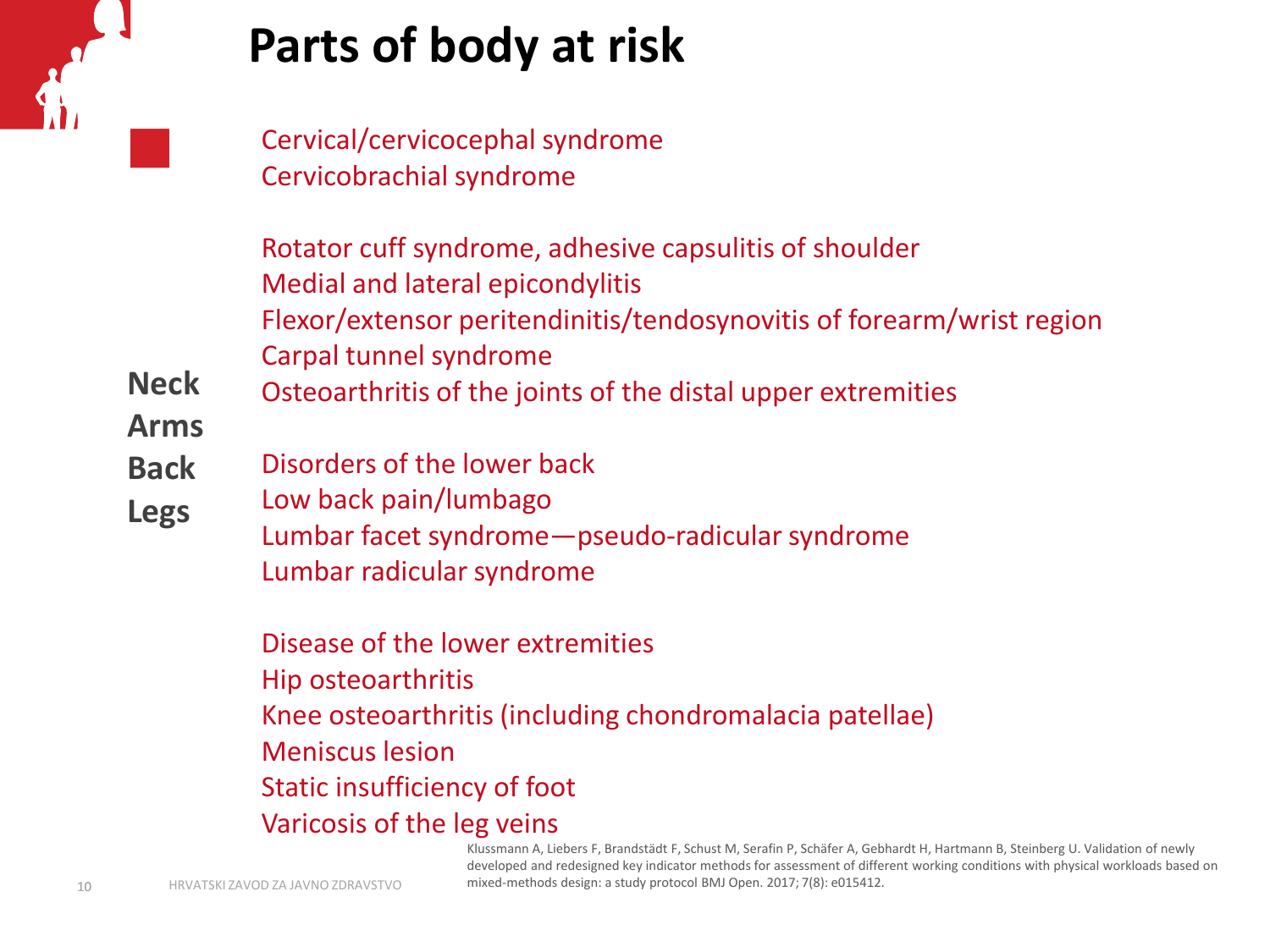# **Hairdressing**

- Hairdressers have several work-related health hazards, not much is known of their strategies for improvement of the work environment
- Work environment: ventilation, musculoskeletal and psychosocial strain, exposure to hair products, possible financial issues, concern for having to leave the profession in case of losing capacity for work
- Hazards: chemicals, awkward body postures, repetitive movements most frequent causes of discomfort and for some had caused a work-related disease

Leino T, Kähkönen E, Saarinen L, Henriks-Eckerman ML, Paakkulainen H. Working conditions and health in hairdressing salons. Appl Occup Environ Hyg. 1999 Jan;14(1):26-33.

Diab KK1, Nielsen J, Andersson E. Swedish female hairdressers' views on their work environment--a qualitative study. J Occup Health. 2014;56(2):100-10.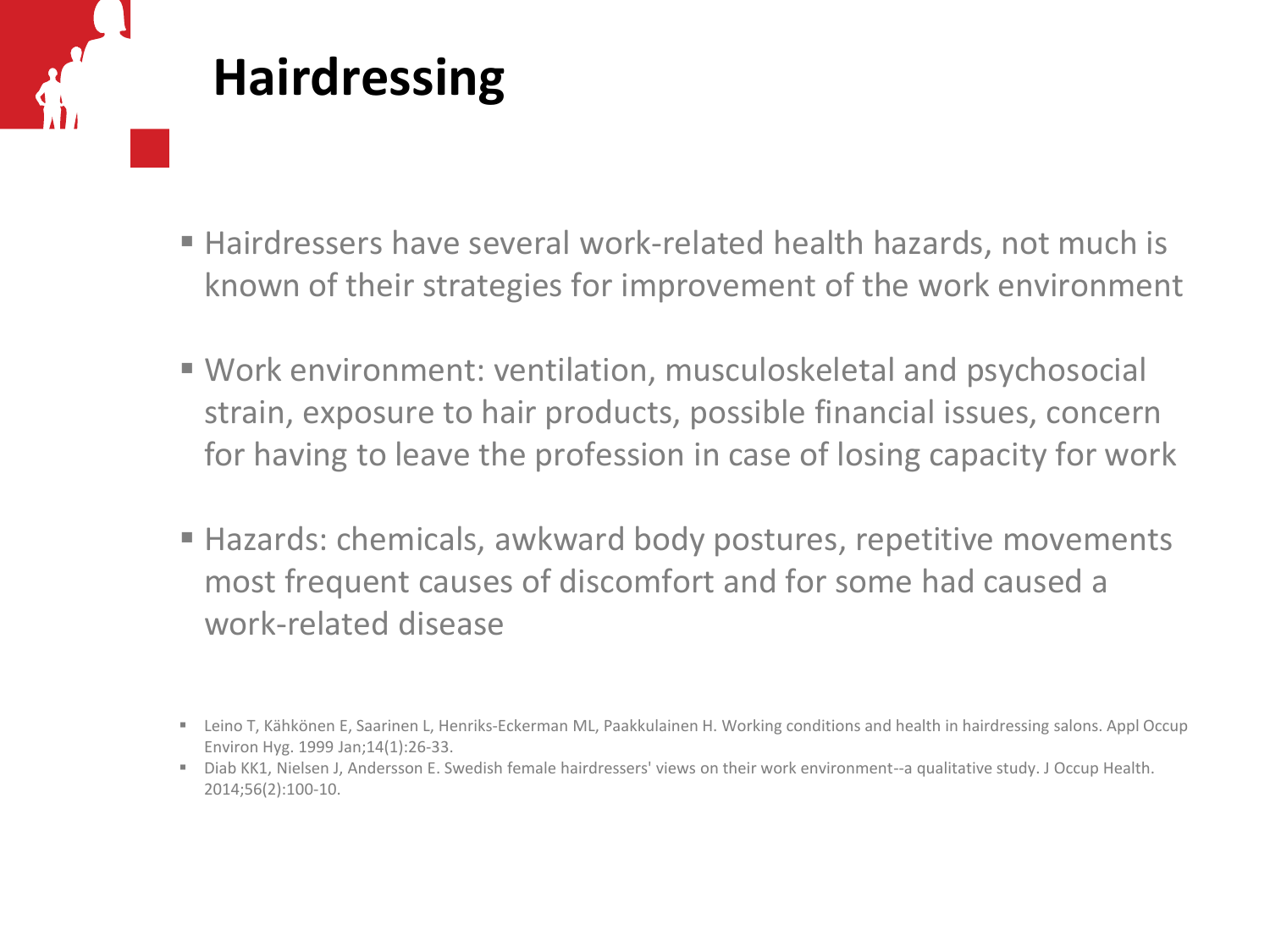# **Work and health in hairdressing**

- Approximately 25% of the reported work-related illnesses were associated with chemicals, and more than 50% of these concerned skin diseases
- Hair dye and bleaching powder are reported as the cause of skin diseases and allergies
- I Injuries related to physical strain were the most common: greater prevalence of work-related symptoms in the shoulders, wrists, hands and lower and upper back, pain in the legs and feet

Arbetsmiljöverket Efs, 112 79 Stockholm. Frisörer och hudterapeuter; Hairdressers and esthetucians. Korta arbetsskadefakta; Short Work Injury Facts2010 (10).

Diab KK1, Nielsen J, Andersson E. Swedish female hairdressers' views on their work environment--a qualitative study. J Occup Health. 2014;56(2):100-10.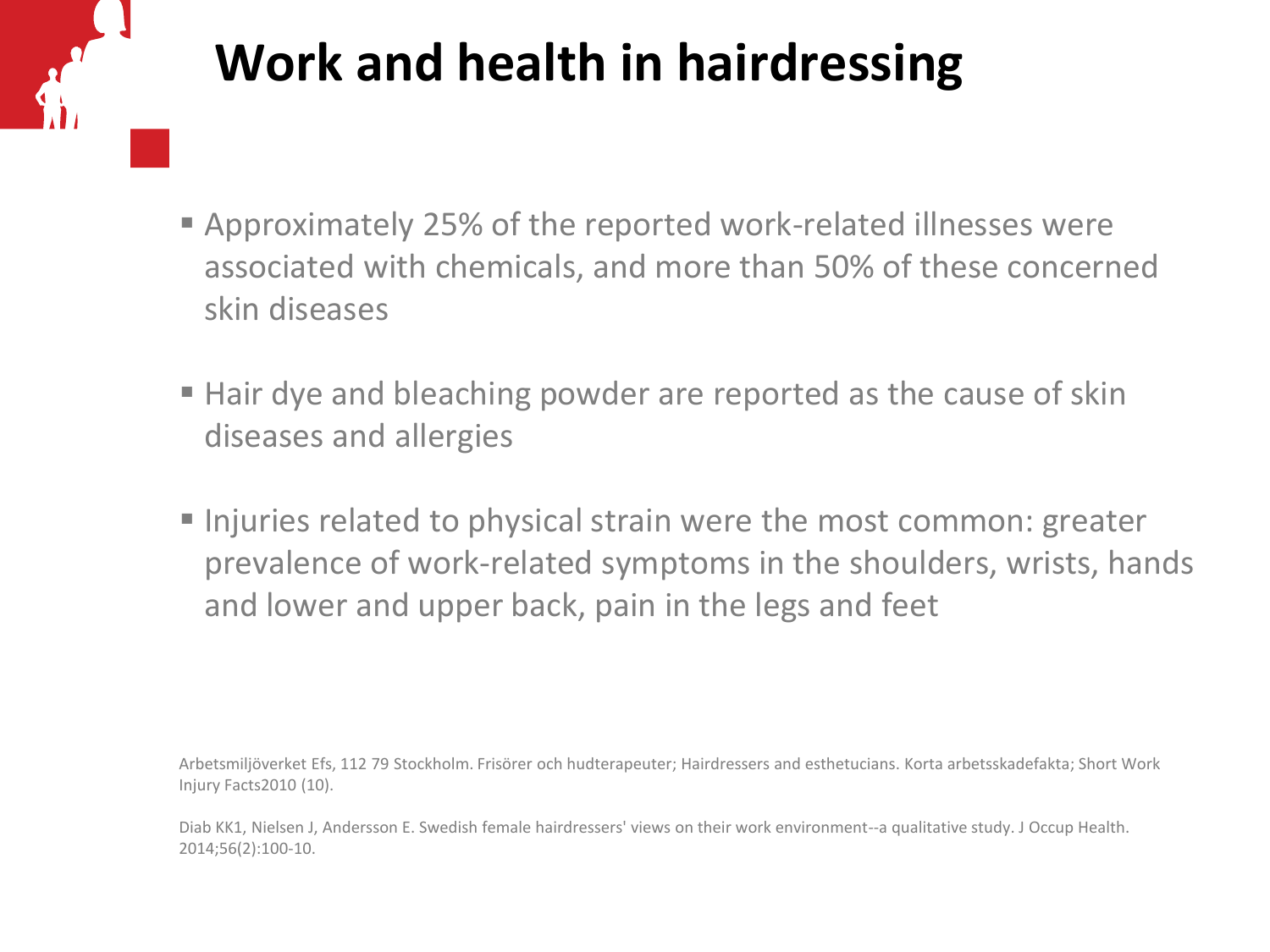### **Prevention tailor made for a worker**

- **Education about risks and risk assessment**
- Organizational methods
- Exercise (stretching) reduces excessive load of muscles
- Massage stimulates blood circulation
- Kinesiotaping supports tendons, improves muscular function
- Use of PPE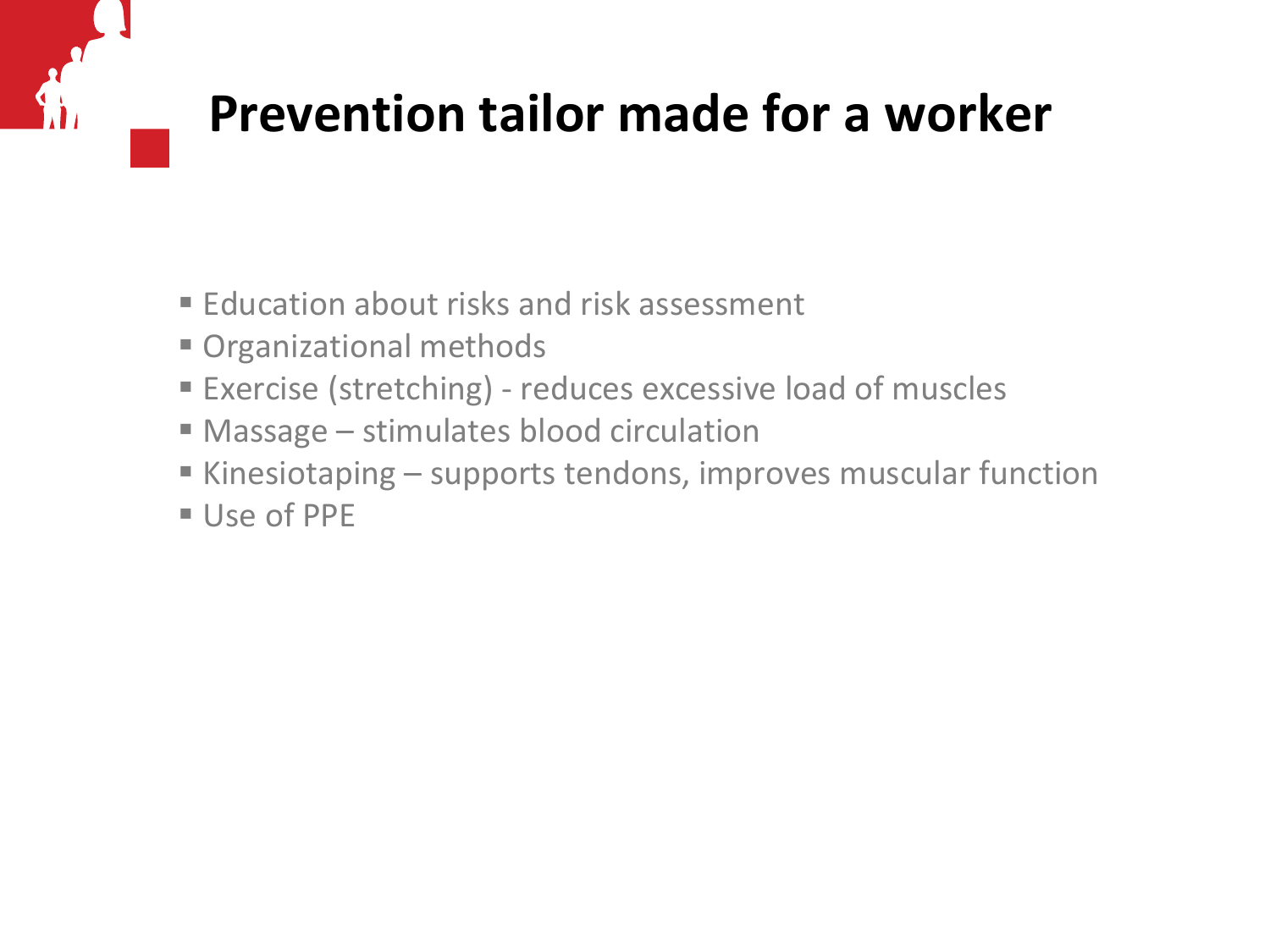#### **Preventive measures at workplaces**

- **Example 2** appropriate health education in addition to health risk assessment: providing education to workers enhancing prevention measures and raising awareness of workers for high risk working tasks that are harmful for their health and workability
- **F** rotation of working tasks
- avoiding the peak physical and mental strain during work
- using suitable ergonomic tools and when needed, using personal protective equipment

Bradshaw L, Harris-Roberts J, Bowen J, Rahman SDF. Self-reported work-related symptoms in hairdressers. Occup Med (Lond) 2011; 61: 328-34.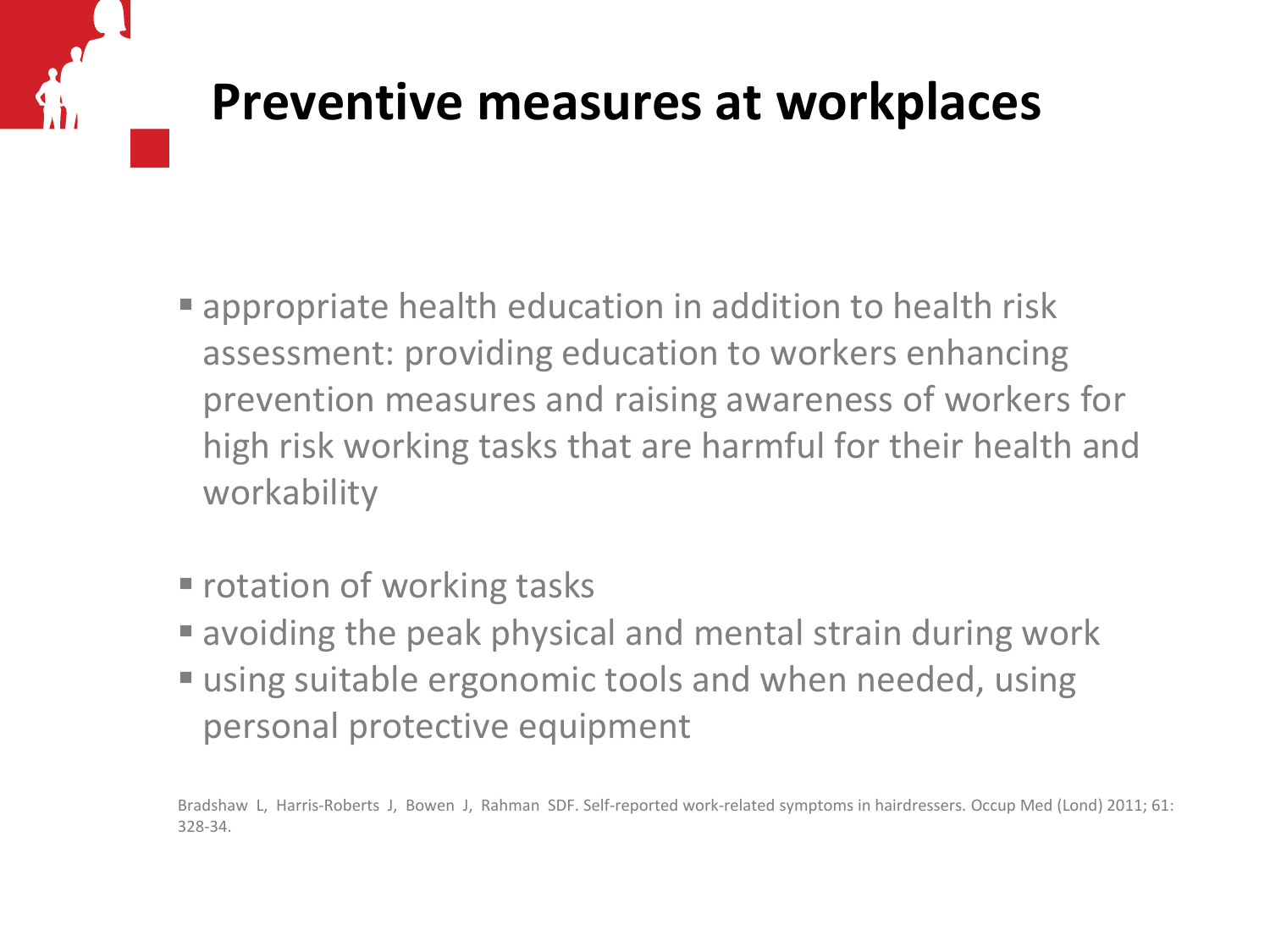# **Which risk assessment method is the good one?**

A paper-pencil method which is easy to use for anyone after some practice, and which gives a simple evaluation after a separate determination of the different ergonomic risks.

A workbook which allows detailed assessments and provide risk levels in borderline cases, according to the standard methods given a detailed evaluation, which method occupational safety and health professionals can use after a few days training.

An imaging-based method, which is based on observations of real activity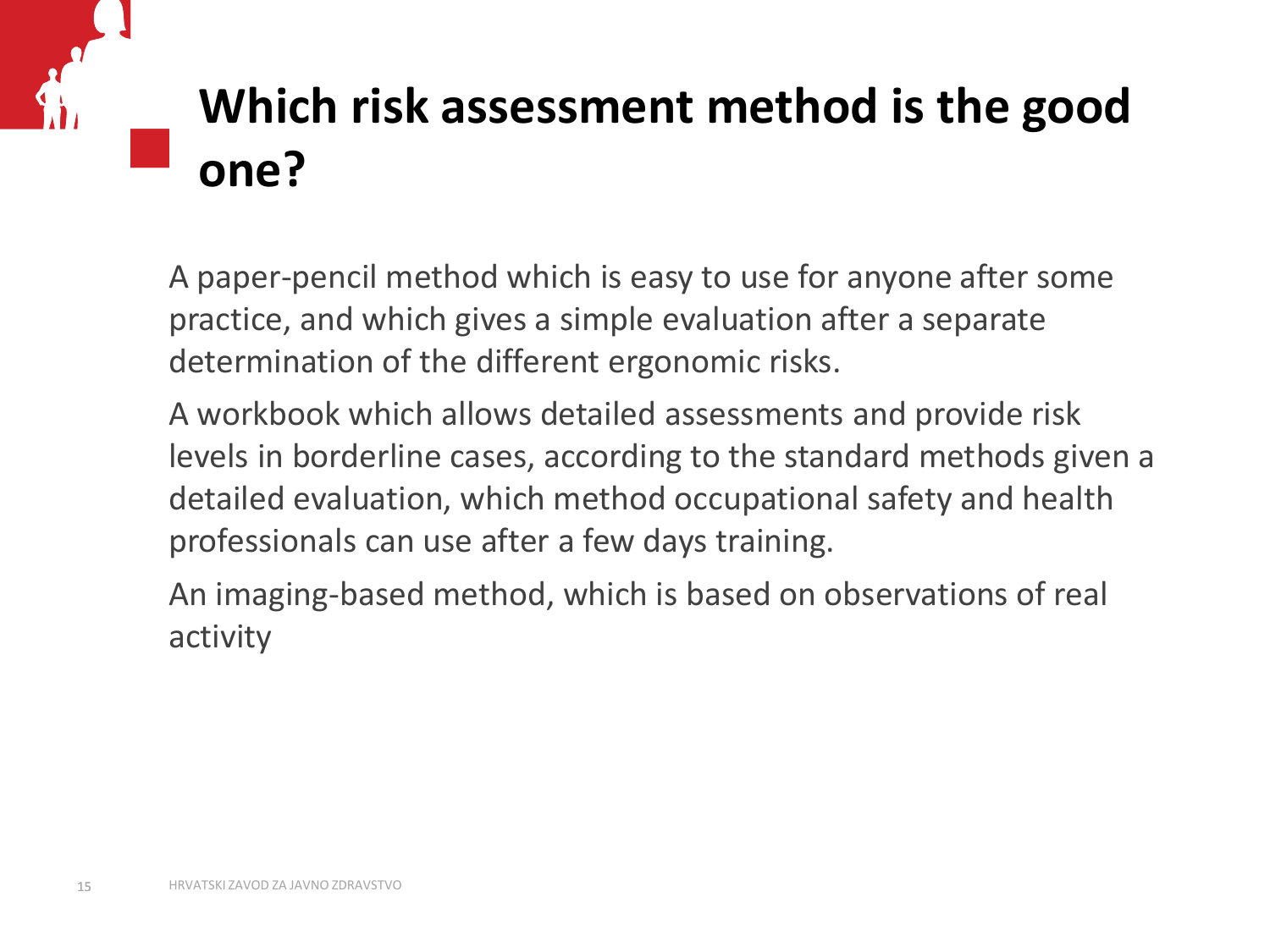#### **What else needs to be considered**

- Personal details including sociodemographic data (eg, age, gender, years on the job, leisure time activities), general information about current and former occupational activities (eg, type and amount of physical workload, time pressure, shift work, working posture);
- **Subjective assessments of the exposure in the workplace**
- Other psychosocial aspects (eg, job satisfaction, social support), commitment; extract from the COpenhagen PSychOsocial Questionnaire;
- Subjective perceived exertion of physical workload (Borg scale).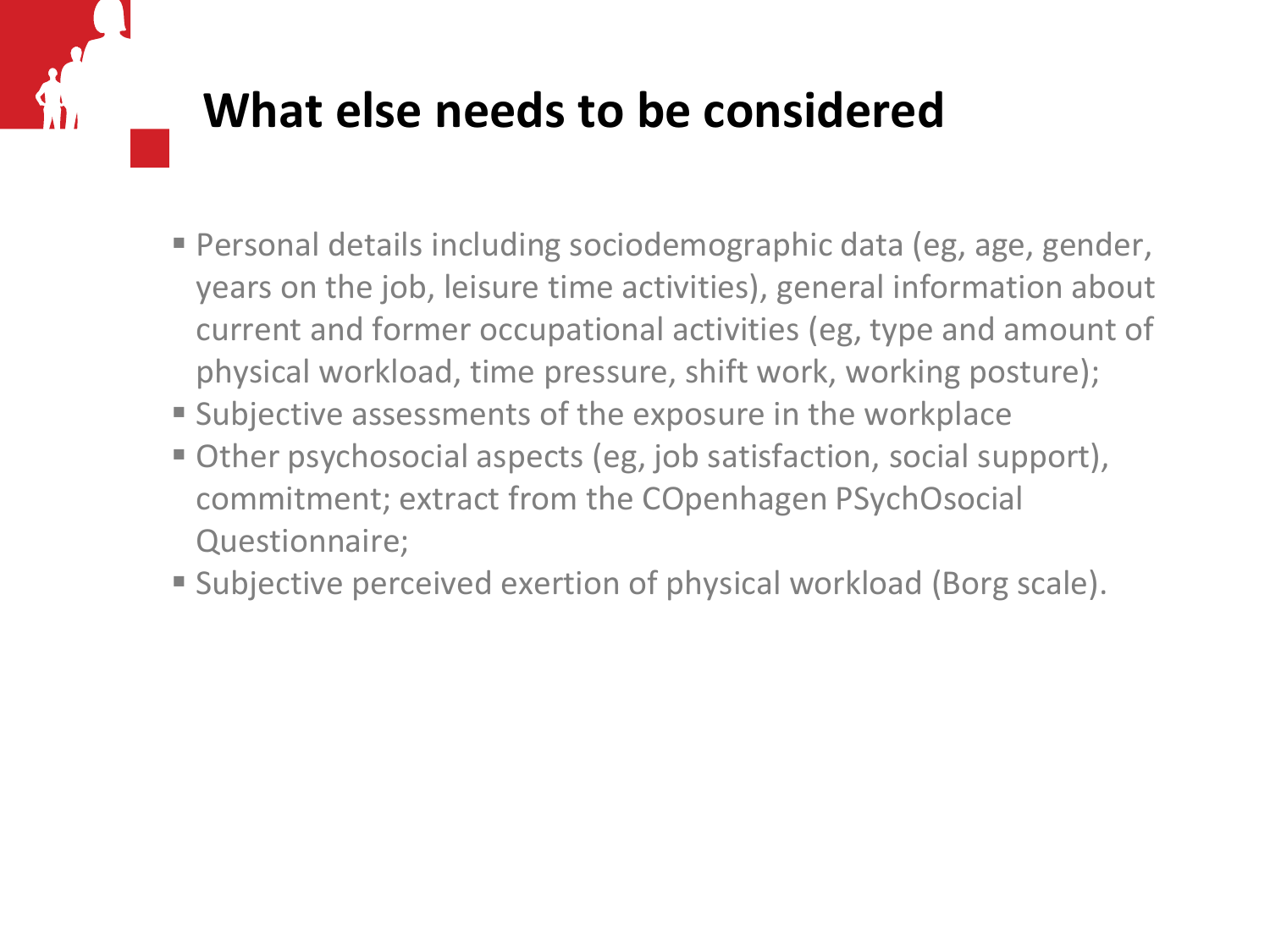

The method according to EN 1005 series of standards for appropriate assessment of the elements, like: posture manual handling effort/strain/force repetition

what else is important:

Subjective discomfort, Workplace history, Improvement ideas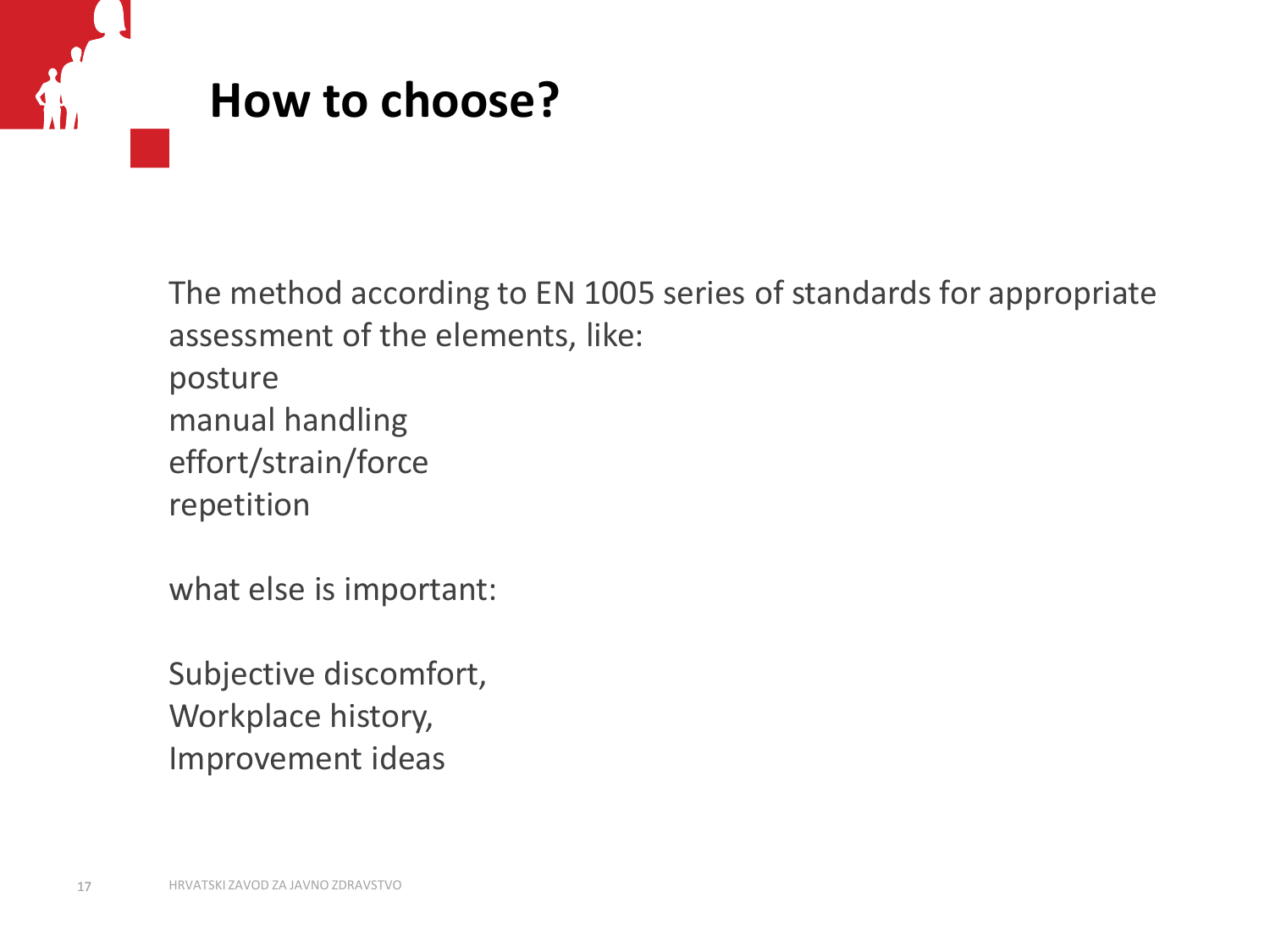

#### **EN 1005, Safety of machinery - Human physical performance –**

- Part 1: Terms and definitions
- Part 2: Manual handling of machinery and component parts of machinery
- Part 3: Recommended force limits for machinery operation
- Part 4: Evaluation of working postures and movements in relation to machinery
- Part 5: Risk assessment for repetitive handling at high frequency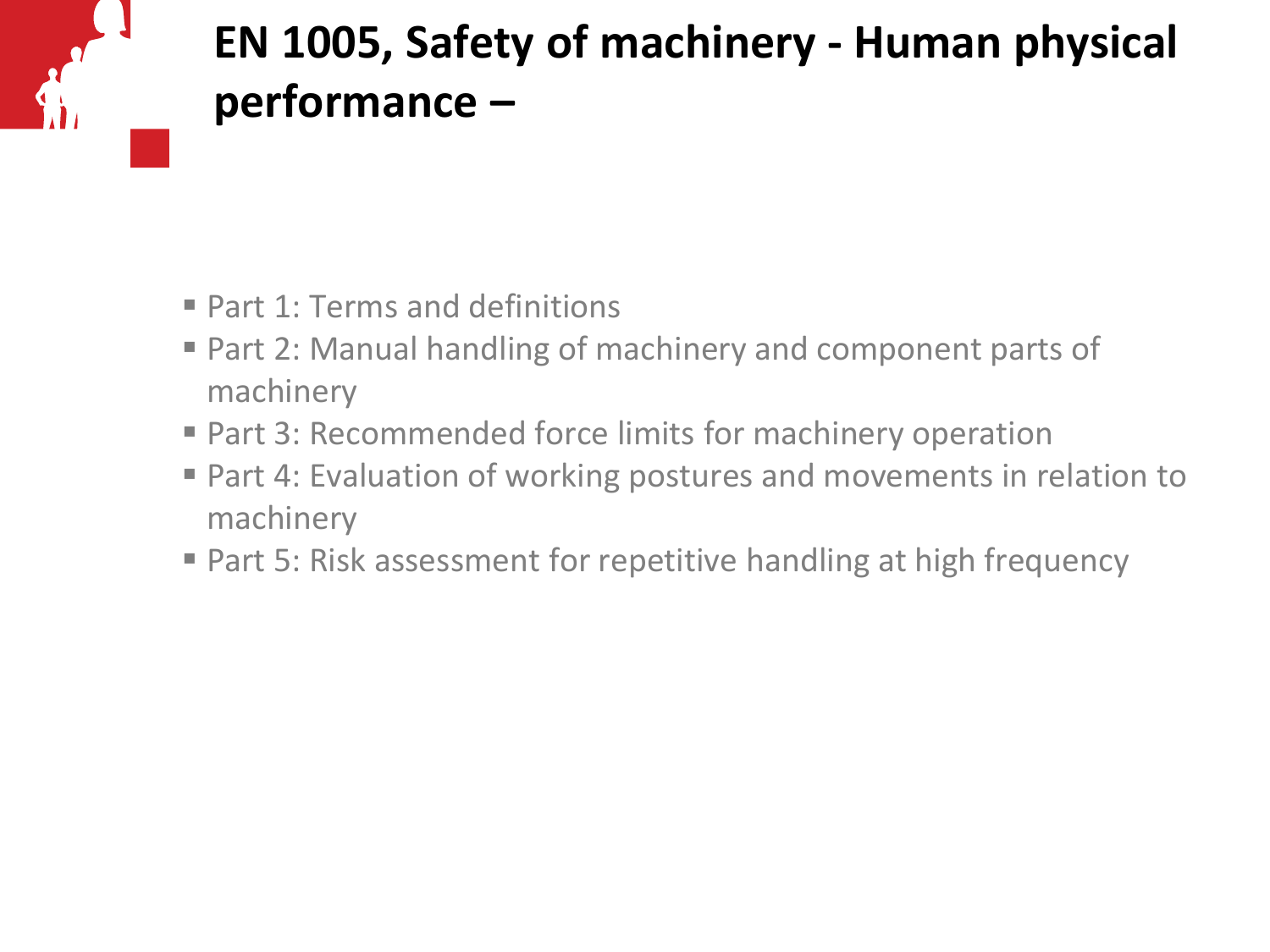#### **Why use anything?**

#### **The occurrence of Shoulder impingement syndrome (SIS)**

associated with:

force requirements >10% maximal voluntary contraction (MVC), lifting >20 kg >10 times/day, and high-level of hand force >1 hour/day (OR 2.8-4.2).

repetitive movements of the shoulder, repetitive motion of the hand/wrist >2 hours/day, hand-arm vibration, and working with hand above shoulder level showed an association with SIS (OR 1.04-4.7)

upper-arm flexion  $>$  or =45 degrees  $>$  or =15% of time (OR 2.43) and duty cycle of forceful exertions > or =9% time or duty cycle of forceful pinch >0% of time (OR 2.66).

High psychosocial job demand was also associated with SIS (OR 1.5-3.19).

van Rijn RM, Huisstede BM, Koes BW, Burdorf A. Associations between work-related factors and specific disorders of the shoulder-a systematic review of the literature. Scand J Work Environ Health. 2010 May;36(3):189-201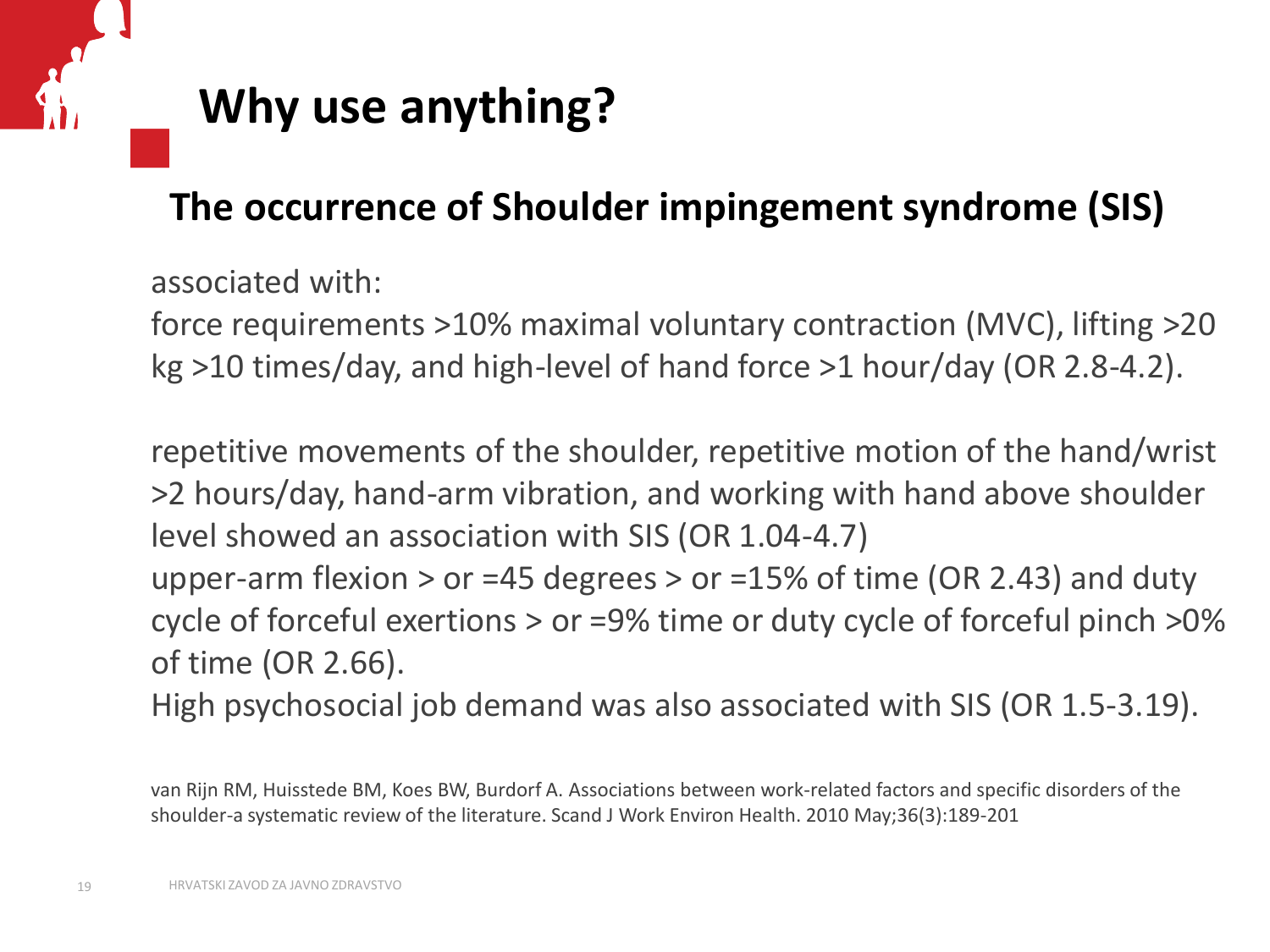

#### **Carpal tunnel syndrome-results of a meta-analysis**

- **F** risk factors significantly associated with an increased risk of CTS among exposed workers were:
- vibration [odds ratio (OR) 5.40; 95% CI 3.14, 9.31],
- hand force (OR 4.23; 95% CI 1.53, 11.68)
- repetition (OR 2.26; 95% CI 1.73, 2.94).

Barcenilla A, March LM, Chen JS, Sambrook PN. Carpal tunnel syndrome and its relationship to occupation: a metaanalysis. Rheumatology (Oxford). 2012 Feb;51(2):250-61.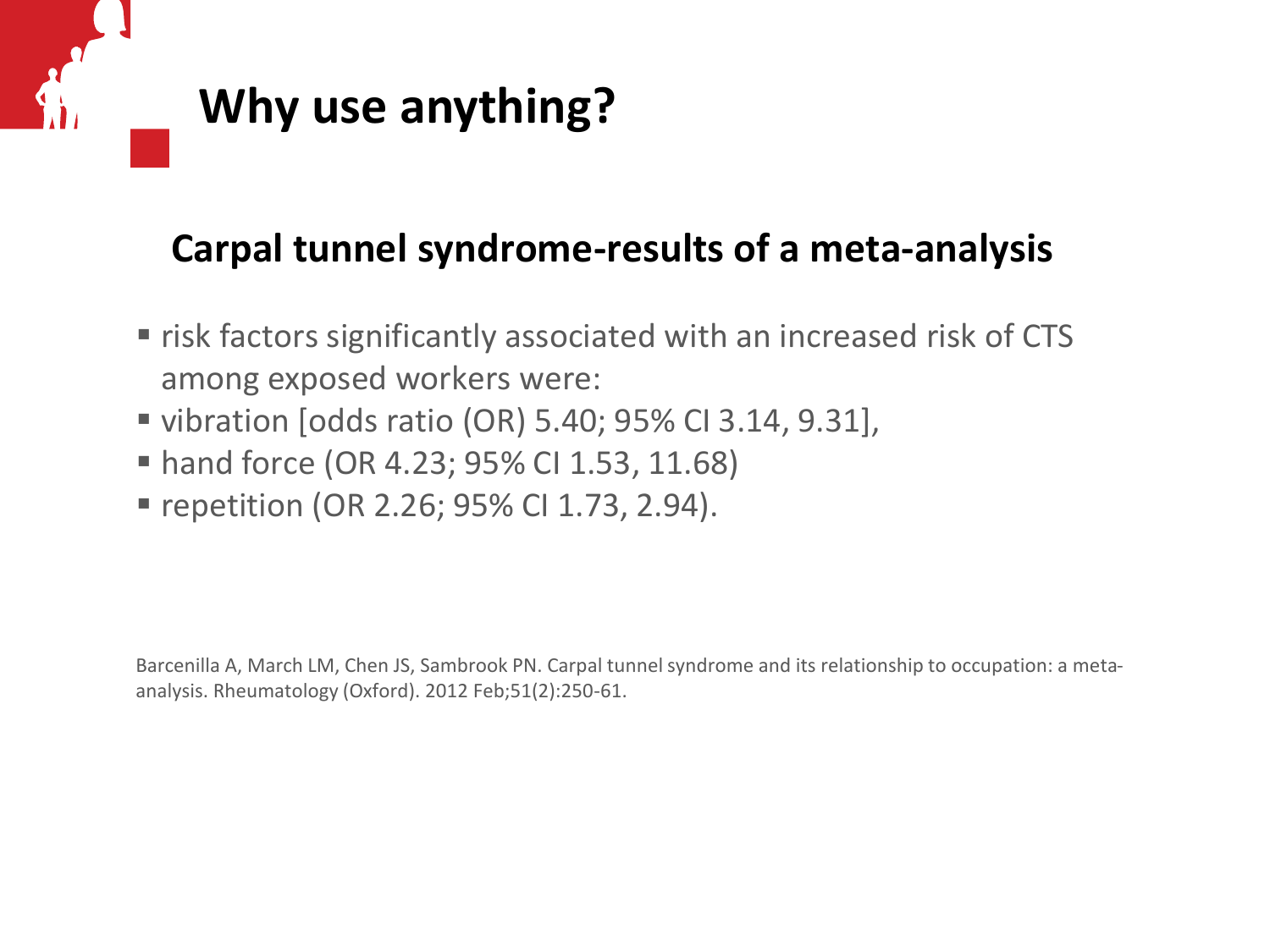# **The hairdresser's views on their work environment**

**Appropriate health education** and risk assessment are important for reduction of occupational illnesses in hairdressing

**Measures and initiatives** by responsible authorities – a way to increase knowledge of the existing regulations.

Suppliers use **fewer chemicals** in their products, while retaining the qualities that the customers desire so that the hairdresser and the customer will both be satisfied with the result.

The **work environment** should be given greater consideration and become an important factor in the hairdresser's working life



Diab KK1, Nielsen J, Andersson E. Swedish female hairdressers' views on their work environment--a qualitative study. J Occup Health. 2014;56(2):100-10.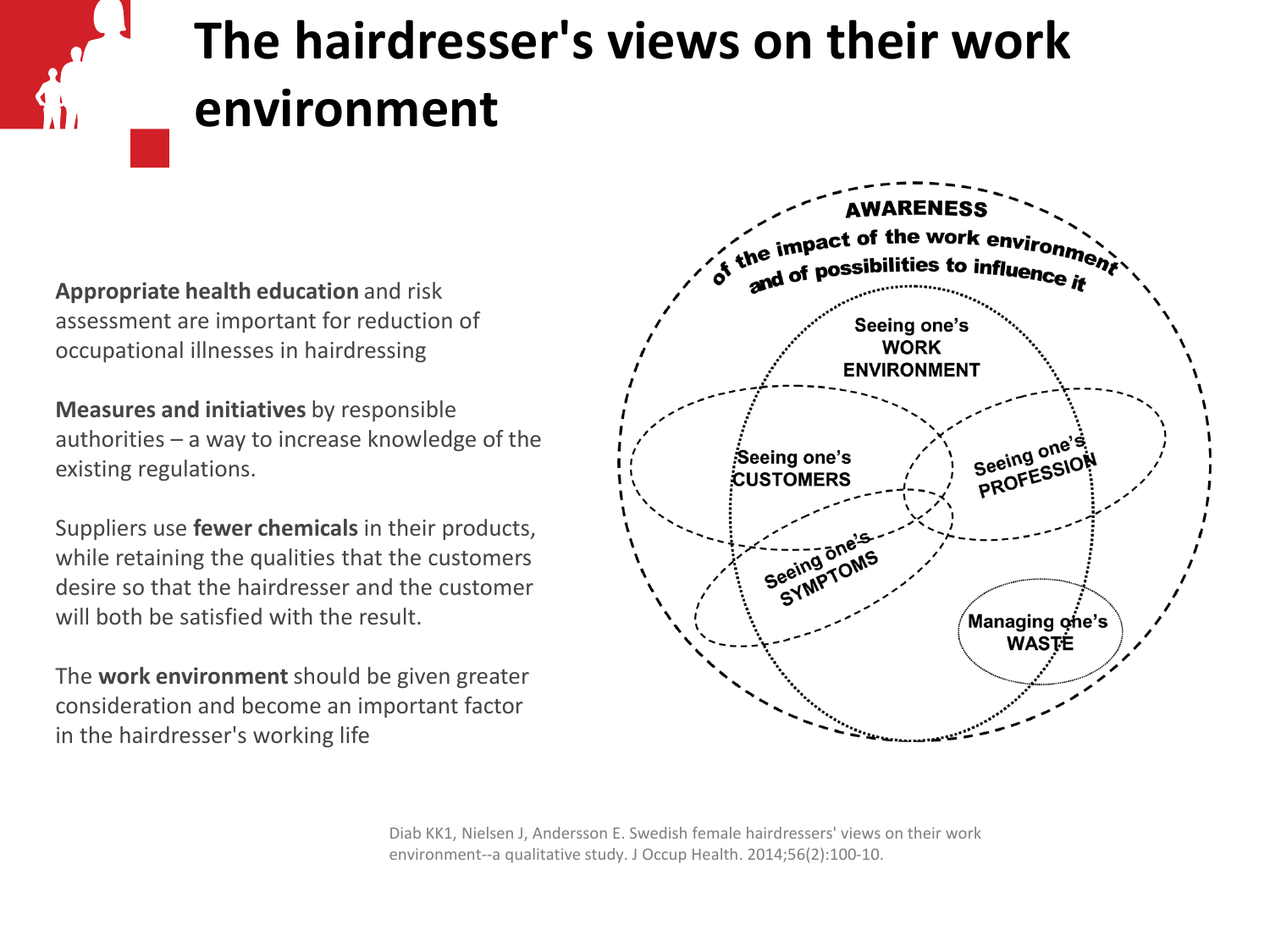# **Instead of conclusion**

- **Example 2** create awareness for poor ergonomics and WMSDs as a possible consequence (especially SMEs)
- **Show that good ergonomics & high productivity are linked to each** other
- **Extrachmedards into easy applicable methods**
- develop risk assessment tools for longer cycle times or non-cyclic work – to evaluate successive superposition of physical workload